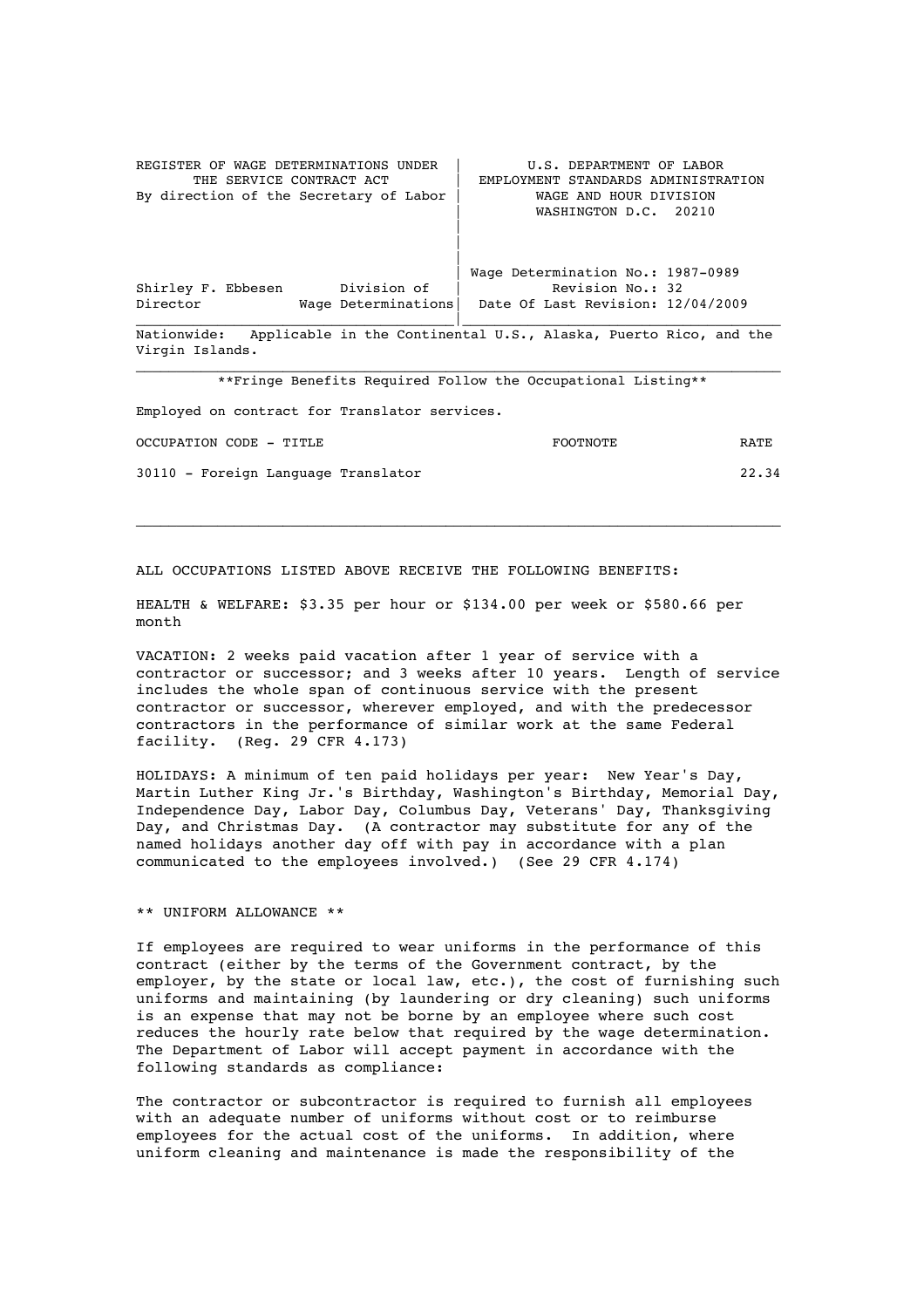employee, all contractors and subcontractors subject to this wage determination shall (in the absence of a bona fide collective bargaining agreement providing for a different amount, or the furnishing of contrary affirmative proof as to the actual cost), reimburse all employees for such cleaning and maintenance at a rate of \$3.35 per week (or \$.67 cents per day). However, in those instances where the uniforms furnished are made of "wash and wear" materials, may be routinely washed and dried with other personal garments, and do not require any special treatment such as dry cleaning, daily washing, or commercial laundering in order to meet the cleanliness or appearance standards set by the terms of the Government contract, by the contractor, by law, or by the nature of the work, there is no requirement that employees be reimbursed for uniform maintenance costs.

The duties of employees under job titles listed are those described in the "Service Contract Act Directory of Occupations", Fifth Edition, April 2006, unless otherwise indicated. Copies of the Directory are available on the Internet. A links to the Directory may be found on the WHD home page at http://www.dol.gov/esa/whd/ or through the Wage Determinations On-Line (WDOL) Web site at http://wdol.gov/.

REQUEST FOR AUTHORIZATION OF ADDITIONAL CLASSIFICATION AND WAGE RATE {Standard Form 1444 (SF 1444)}

## Conformance Process:

The contracting officer shall require that any class of service employee which is not listed herein and which is to be employed under the contract (i.e., the work to be performed is not performed by any classification listed in the wage determination), be classified by the contractor so as to provide a reasonable relationship (i.e., appropriate level of skill comparison) between such unlisted classifications and the classifications listed in the wage determination. Such conformed classes of employees shall be paid the monetary wages and furnished the fringe benefits as are determined. Such conforming process shall be initiated by the contractor prior to the performance of contract work by such unlisted class(es) of employees. The conformed classification, wage rate, and/or fringe benefits shall be retroactive to the commencement date of the contract. {See Section 4.6 (C)(vi)} When multiple wage determinations are included in a contract, a separate SF 1444 should be prepared for each wage determination to which a class(es) is to be conformed.

The process for preparing a conformance request is as follows:

1) When preparing the bid, the contractor identifies the need for a conformed occupation(s) and computes a proposed rate(s).

2) After contract award, the contractor prepares a written report listing in order proposed classification title(s), a Federal grade equivalency (FGE) for each proposed classification(s), job description(s), and rationale for proposed wage rate(s), including information regarding the agreement or disagreement of the authorized representative of the employees involved, or where there is no authorized representative, the employees themselves. This report should be submitted to the contracting officer no later than 30 days after such unlisted class(es) of employees performs any contract work.